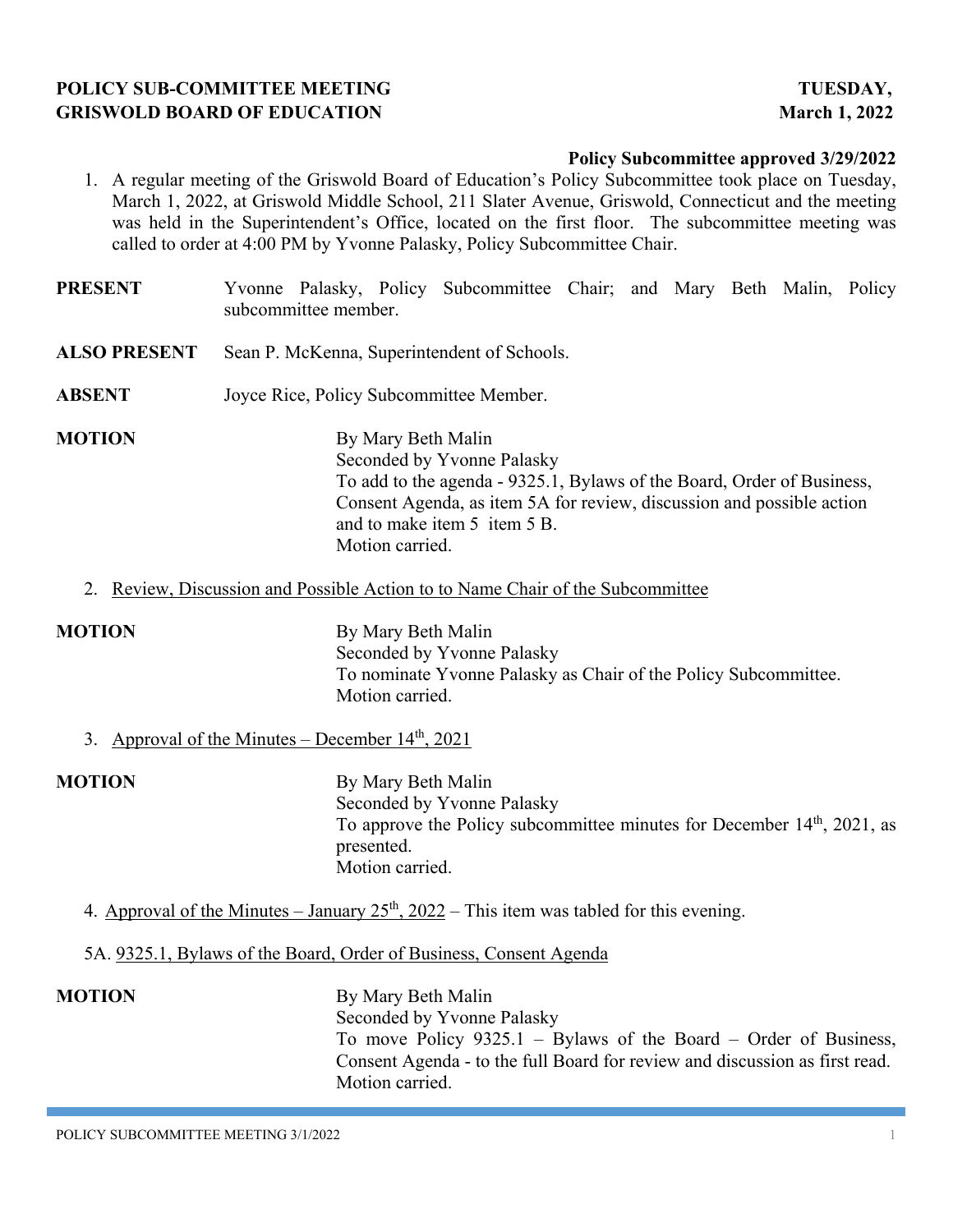### 5B. Review, Discussion, and Possible Action on Policy 4118.237/4218.237 – Personnel – Certified/Non-Certified – Face Mask Coverings

# **MOTION** By Mary Beth Malin Seconded by Yvonne Palasky To move Policy 4118.237/4218.237 to the full Board for review and discussion as a first reading. Motion carried.

5. Review, Discussion, and Possible Action on Policy 5141.8 – Students – Face Mask Coverings

**MOTION** By Mary Beth Malin Seconded by Yvonne Palasky To move Policy 5141.8 to the full Board for review and discussion as a first reading. Motion carried. .

6. Review, Discussion, and Possible Action on Policy 5141.81 Students – Self Quarantine Policy/Regional Travel Advisory

**MOTION** By Mary Beth Malin Seconded by Yvonne Palasky To move forward Policy 5141.81 to the full Board for suspension of policy. Motion carried.

- 7. Review, Discussion, and Possible Action on Policy 4118.239/4218.239 Personnel Certified/Non-Certified – Required COVID-9 Vaccinations
- **MOTION** By Mary Beth Malin Seconded by Yvonne Palasky To move forward Policy 4118.239/4218.239 to the full Griswold Board of Education to rescind. Motion unanimously carried.
- 8. Review, Discussion, and Possible Action on Revising Policy 1120 Community Relations Public Participation at Board of Education Meetings

# **MOTION** By Mary Beth Malin Seconded by Yvonne Palasky To move revised policy 1120 to the full Griswold Board of Education for review and discussion as a first reading. Motion carried.